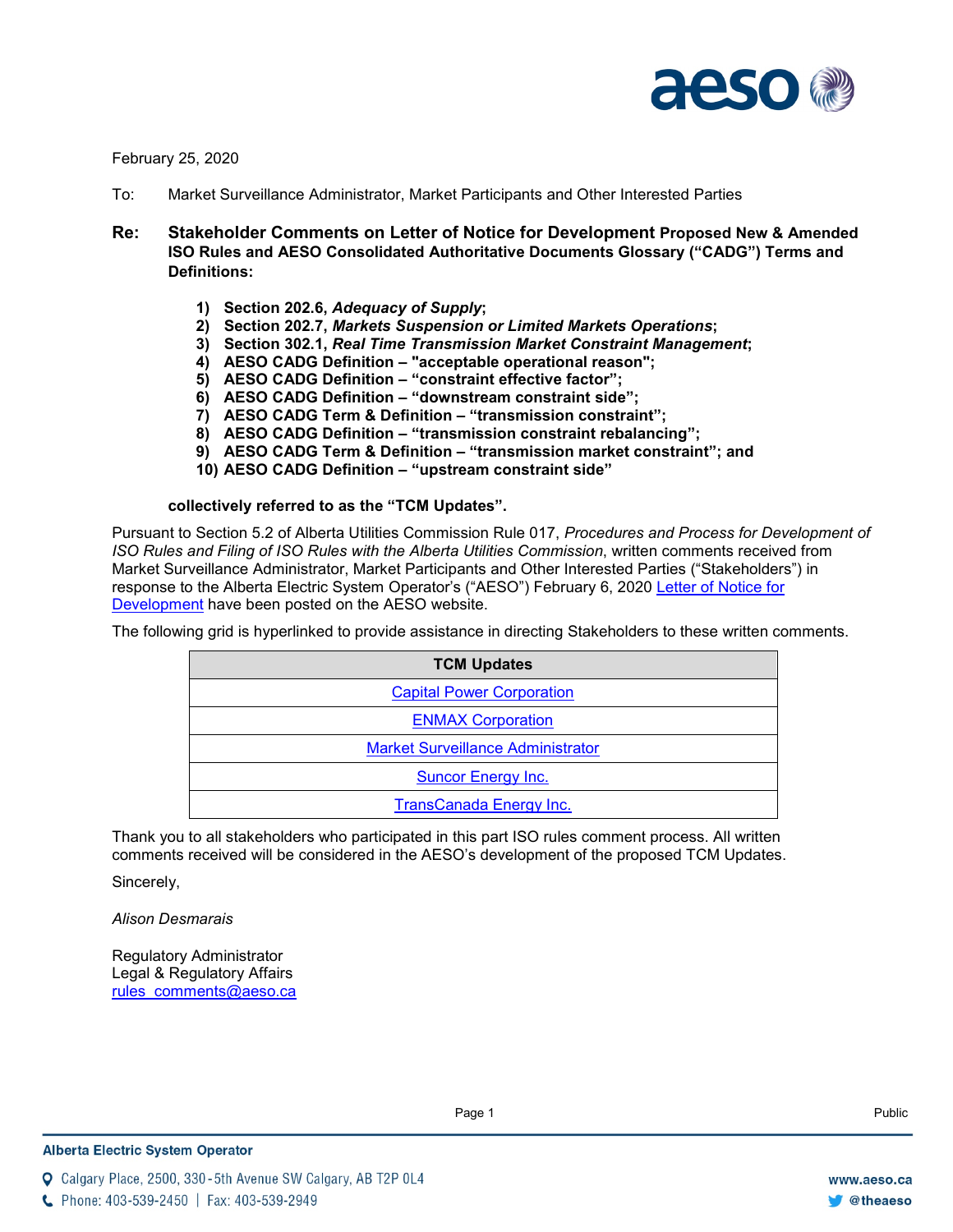<span id="page-1-0"></span>**Development of Proposed Amended ISO Rules and AESO Consolidated Authoritative Documents Glossary Definitions, collectively referred to as the "TCM Updates"**

aeso<sup>®</sup>

| <b>Period of Comment:</b> February 6, 2020 |                                  | through | February 21, 2020 | Contact: | Colin Robb              |
|--------------------------------------------|----------------------------------|---------|-------------------|----------|-------------------------|
| <b>Comments From:</b>                      | <b>Capital Power Corporation</b> |         |                   | Phone:   | (7800 392-5169          |
| Date:                                      | 2020/02/21                       |         |                   | Email:   | cmrobb@capitalpower.com |
|                                            |                                  |         |                   |          |                         |

Instructions:

- 1. Please fill out the section above as indicated.
- 2. Please refer back to the Consultation Letter under the "Attachments" section to view materials related to the proposed TCM Updates.
- 3. Please respond to the questions below and provide your specific comments (if any). Blank boxes will be interpreted as favourable comments.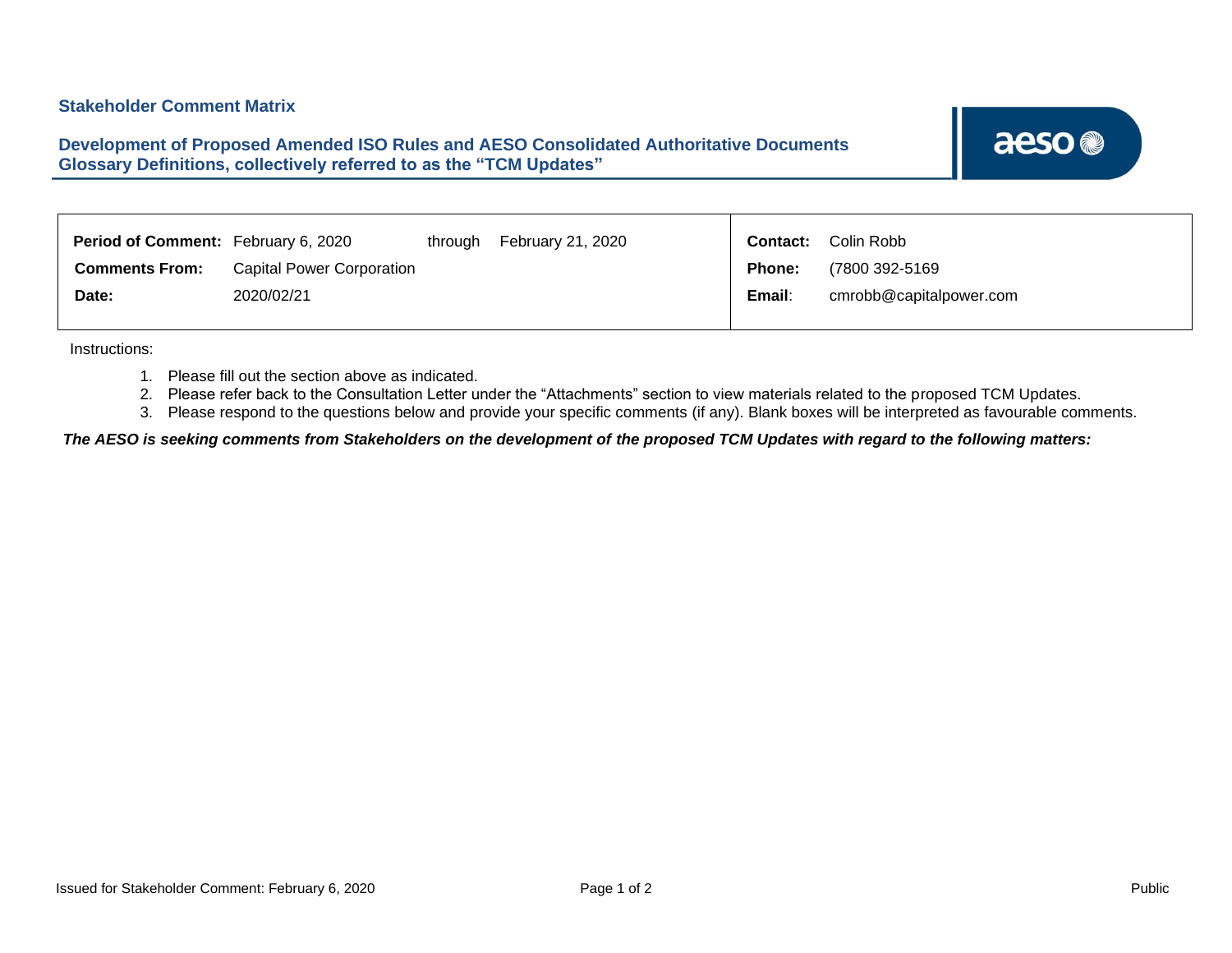**Development of Proposed Amended ISO Rules and AESO Consolidated Authoritative Documents Glossary Definitions, collectively referred to as the "TCM Updates"**

|    | <b>Development of a Proposed ISO Rule</b>                                                                                                                         | <b>Stakeholder Comments and/or Alternate Proposal</b>                                                                                                                                                                                                                                                                                                                                                                                                                                                                                                                                                                                                                                                                                           |
|----|-------------------------------------------------------------------------------------------------------------------------------------------------------------------|-------------------------------------------------------------------------------------------------------------------------------------------------------------------------------------------------------------------------------------------------------------------------------------------------------------------------------------------------------------------------------------------------------------------------------------------------------------------------------------------------------------------------------------------------------------------------------------------------------------------------------------------------------------------------------------------------------------------------------------------------|
| 1. | Do you agree or disagree that the issue identified requires<br>the development of proposed TCM Updates? Please<br>comment.                                        | As noted in previous submissions, Capital Power is concerned with the proposed<br>changes to the requirements for transmission constraint management. Capital Power<br>submits that additional consultation with market participants is necessary to address<br>outstanding items. Specifically, there is a need for communication requirements for<br>transmission facility operators to notify market participants of outages that may impact<br>generators.<br>With the revised definition of Acceptable Operational Reason, there is currently no<br>effective mechanism for communication of these outages which could lead to<br>challenges for market participants fulfilling the requirements for available capability<br>restatements. |
| 2. | Do you agree or disagree with the potential objective or<br>purpose of proposed TCM Updates? Please comment.                                                      | Capital Power has no comment on the potential objective or purpose of the proposed<br>updates.                                                                                                                                                                                                                                                                                                                                                                                                                                                                                                                                                                                                                                                  |
| 3. | Do you agree or disagree with the proposed form of<br>consultation and timelines? Please comment.                                                                 | Capital Power submits that the consultation plan, as outlined in the AESO notice, may<br>not be the most appropriate approach to deal with the concern noted above. The<br>AESO should convene a technical session with interested parties to assess whether<br>there is a solution that could be implemented with transmission facility operators that<br>would notify transmission-connected generators of outages that would require<br>restatements of available capability. Capital Power submits that this should be<br>addressed outside of the proceeding and in advance of the application to the Alberta<br>Utilities Commission.                                                                                                     |
| 4. | Do you intend to participate in any related consultation? OR<br>Do you agree that no consultation group is required for this<br>rule development? Please comment. | Capital Power will participate in consultations relating to the TCM Updates.                                                                                                                                                                                                                                                                                                                                                                                                                                                                                                                                                                                                                                                                    |
| 5. | Do you have any additional comments?                                                                                                                              | Capital Power has no additional comments.                                                                                                                                                                                                                                                                                                                                                                                                                                                                                                                                                                                                                                                                                                       |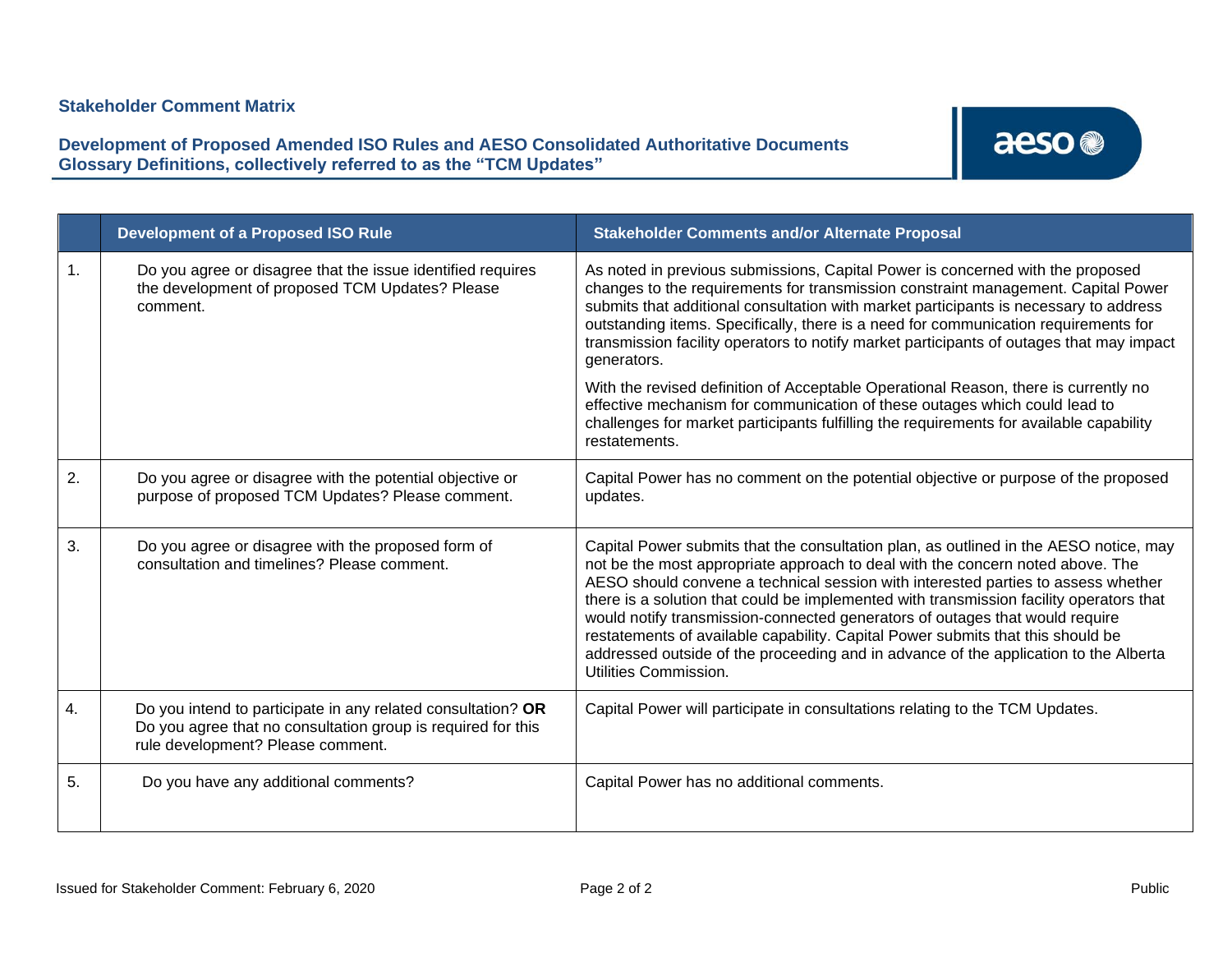### <span id="page-3-0"></span>**Development of Proposed Amended ISO Rules and AESO Consolidated Authoritative Documents Glossary Definitions, collectively referred to as the "TCM Updates"**

aeso<sup>®</sup>

| <b>Period of Comment:</b> February 6, 2020 |                          | through | February 21, 2020 | Contact:      | Rose Ferrer       |
|--------------------------------------------|--------------------------|---------|-------------------|---------------|-------------------|
| <b>Comments From:</b>                      | <b>ENMAX Corporation</b> |         |                   | <b>Phone:</b> | 403-514-3886      |
| Date:                                      | 2020/02/19               |         |                   | Email:        | rferrer@enmax.com |
|                                            |                          |         |                   |               |                   |

Instructions:

- 1. Please fill out the section above as indicated.
- 2. Please refer back to the Consultation Letter under the "Attachments" section to view materials related to the proposed TCM Updates.
- 3. Please respond to the questions below and provide your specific comments (if any). Blank boxes will be interpreted as favourable comments.

|              | Development of a Proposed ISO Rule                                                                                                                                | <b>Stakeholder Comments and/or Alternate Proposal</b>          |
|--------------|-------------------------------------------------------------------------------------------------------------------------------------------------------------------|----------------------------------------------------------------|
|              | Do you agree or disagree that the issue identified requires<br>the development of proposed TCM Updates? Please<br>comment.                                        | No comment.                                                    |
| $\mathbf{2}$ | Do you agree or disagree with the potential objective or<br>purpose of proposed TCM Updates? Please comment.                                                      | Agree.                                                         |
| 3.           | Do you agree or disagree with the proposed form of<br>consultation and timelines? Please comment.                                                                 | Agree.                                                         |
| 4.           | Do you intend to participate in any related consultation?<br>OR Do you agree that no consultation group is required for<br>this rule development? Please comment. | Yes, ENMAX intends to participate in any related consultation. |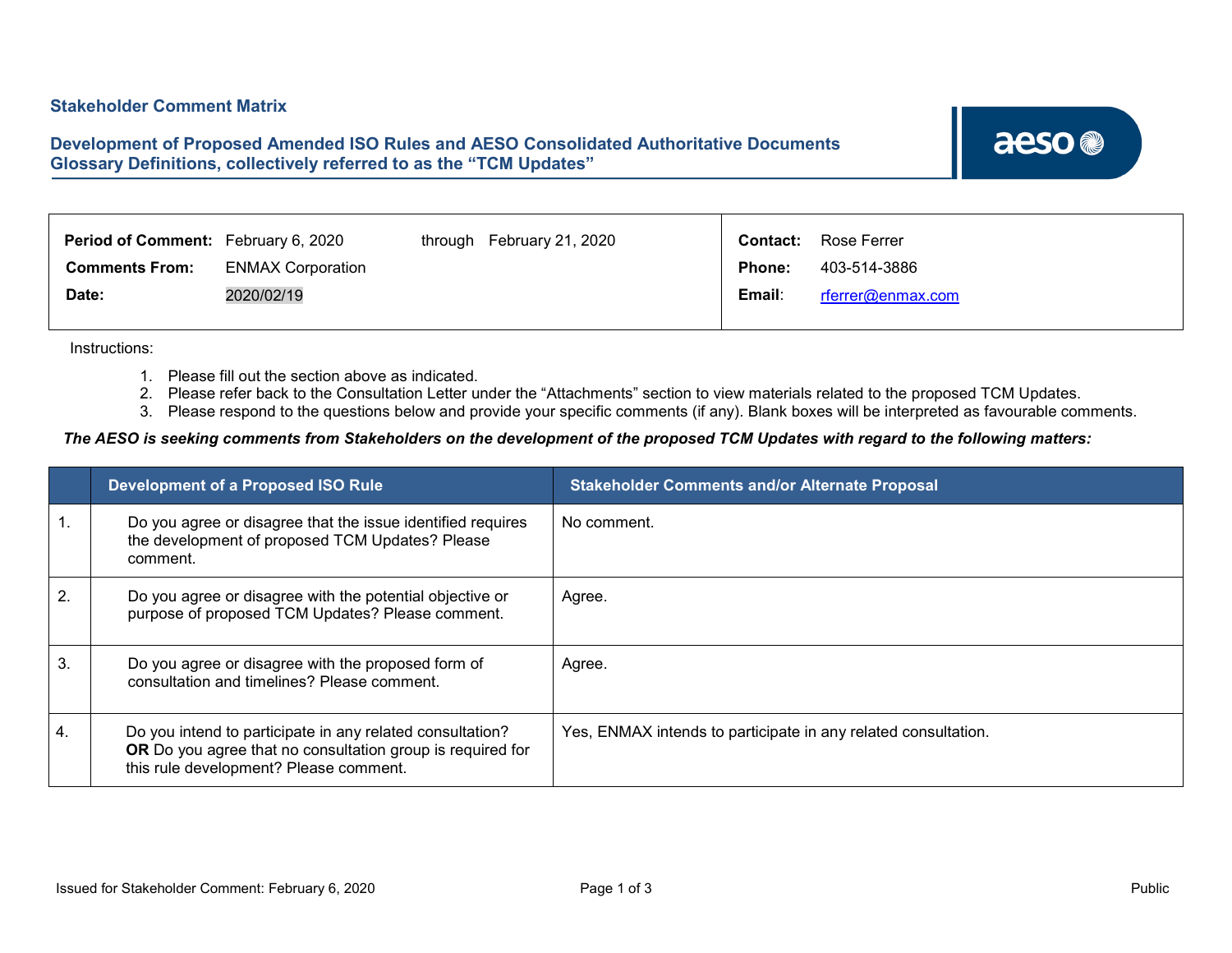**Development of Proposed Amended ISO Rules and AESO Consolidated Authoritative Documents Glossary Definitions, collectively referred to as the "TCM Updates"**

|    | <b>Development of a Proposed ISO Rule</b> | <b>Stakeholder Comments and/or Alternate Proposal</b>                                                                                                                                                                                                                                                                                                                                                                                                                                                                                                                                                                                                                                                                                                                                                                                                                                                                                                                                                               |
|----|-------------------------------------------|---------------------------------------------------------------------------------------------------------------------------------------------------------------------------------------------------------------------------------------------------------------------------------------------------------------------------------------------------------------------------------------------------------------------------------------------------------------------------------------------------------------------------------------------------------------------------------------------------------------------------------------------------------------------------------------------------------------------------------------------------------------------------------------------------------------------------------------------------------------------------------------------------------------------------------------------------------------------------------------------------------------------|
| 5. | Do you have any additional comments?      | ENMAX has the following preliminary comments regarding the proposed TCM updates.<br><b>Terms and Definitions - TCM Updates</b><br>Proposed:<br>"acceptable operational reason" means any 1 or more of the following:<br>(vii) re-positioning a generating source asset within the energy market in response<br>to:<br>a distribution constraint that causes a limitation to the normal economic<br>a)<br>merit operation of the generating source asset, or to the flow of electrical<br>energy from the generating source asset from one part of the electric<br>distribution system or an electric system within the service area of the<br>City of Medicine Hat to any other part of either of those systems; or<br>b) $[]$<br><b>ENMAX Comments:</b><br>The AESO is introducing a new AOR in response to a distribution constraint.<br>ENMAX seeks further clarity regarding this proposed change and requests that<br>the AESO provide a few examples to better illustrate when this situation would<br>occur. |
|    |                                           |                                                                                                                                                                                                                                                                                                                                                                                                                                                                                                                                                                                                                                                                                                                                                                                                                                                                                                                                                                                                                     |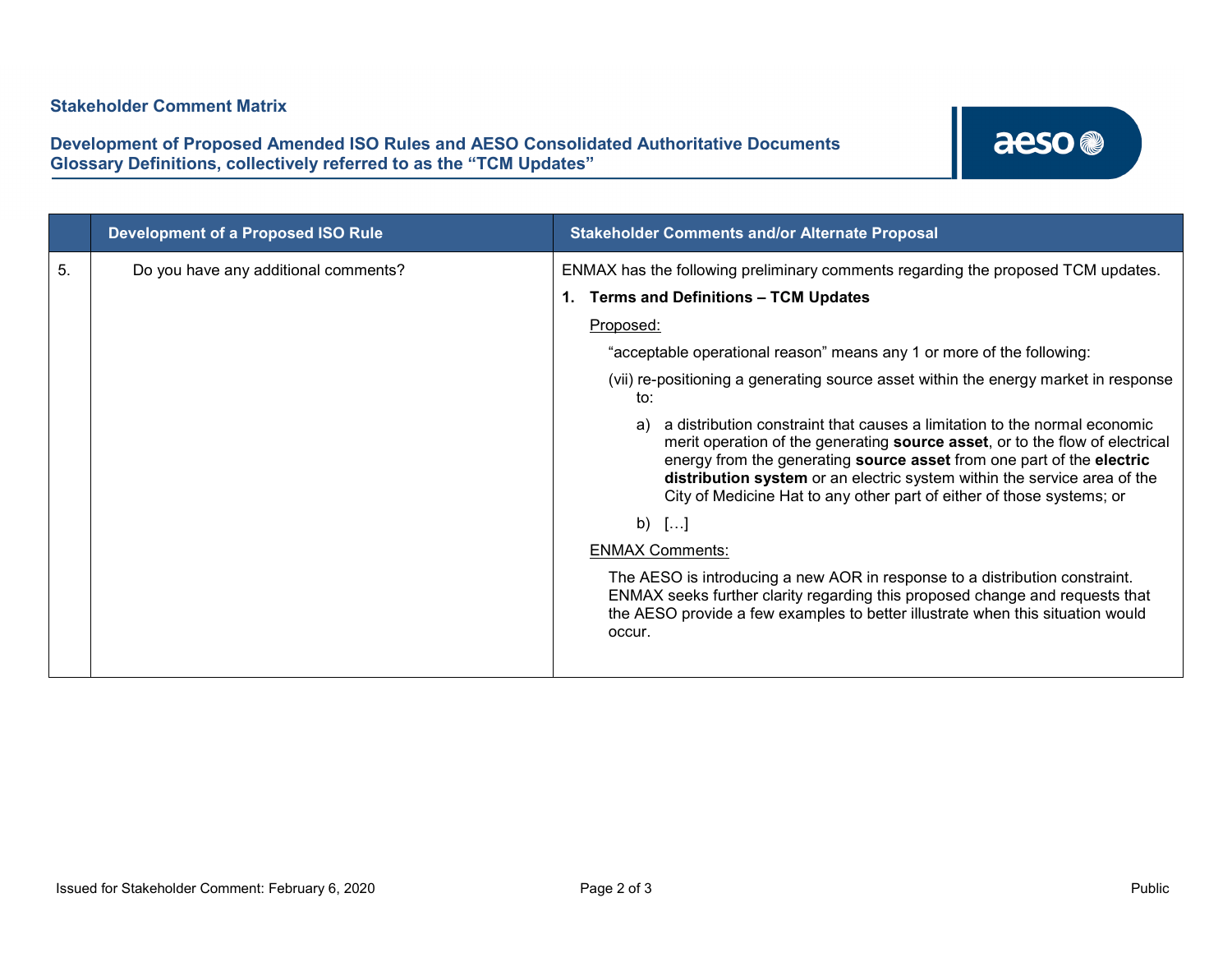| <b>Development of a Proposed ISO Rule</b> |    | <b>Stakeholder Comments and/or Alternate Proposal</b>                                                                                                                                                                                                                                                                                                                                                                                                                                                                                                                                                       |
|-------------------------------------------|----|-------------------------------------------------------------------------------------------------------------------------------------------------------------------------------------------------------------------------------------------------------------------------------------------------------------------------------------------------------------------------------------------------------------------------------------------------------------------------------------------------------------------------------------------------------------------------------------------------------------|
|                                           |    | 2. Section 202.6, Adequacy of Supply<br>Proposed:<br>2 The AESO must, in order to assist in determining whether to cancel a planned<br>outage, delayed forced outage, or automatic forced outage under Section 306.5<br>[].<br><b>ENMAX Comments:</b><br>Section 306.5, Generation Outage Reporting and Coordination only gives the AESO<br>the authority to issue outage cancellation directives on a planned outage or a<br>delayed forced outage. Since 202.6 should align with 306.5, "automatic forced<br>outage" should not be included in 202.6. An automatic forced outage is not<br>discretionary. |
|                                           | 3. | Section 202.7, Markets Suspension or Limited Markets Operations<br>Proposed:<br>Removal of Subsection $3(2)(c)$ and $9(2)(c)$ – requirement for AESO to provide<br>estimate of data and time of return to ordinary course of market operations.<br><b>ENMAX Comments:</b><br>ENMAX requests further information from the AESO regarding why the<br>requirement to provide reasonable estimate of resumption in 202.7 is being<br>removed. To maintain transparency, this should remain as an AESO requirement<br>as it is not a significant burden with specific timelines or accuracy requirements.        |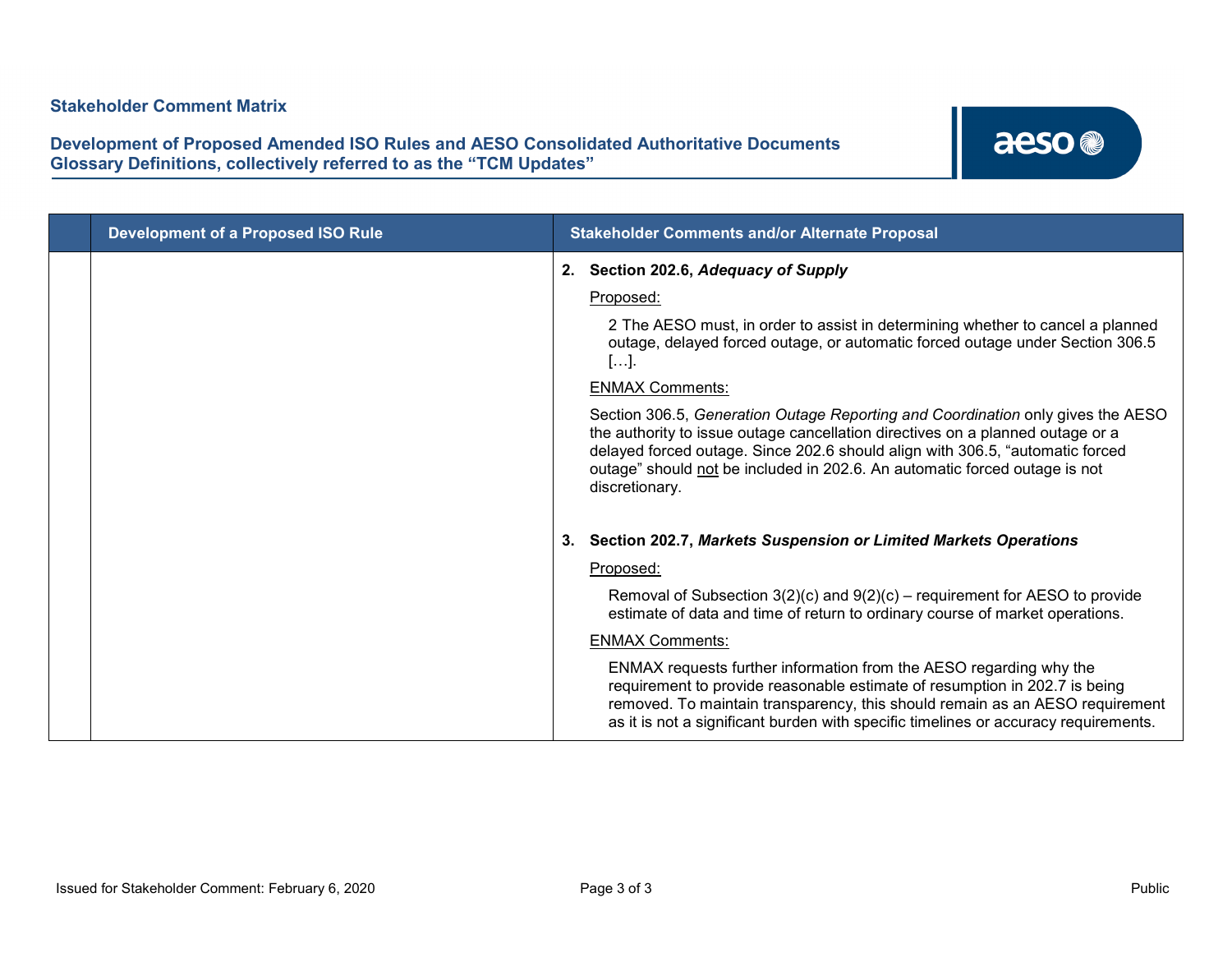### <span id="page-6-0"></span>**Development of Proposed Amended ISO Rules and AESO Consolidated Authoritative Documents Glossary Definitions, collectively referred to as the "TCM Updates"**

aeso<sup>®</sup>

| <b>Period of Comment:</b> February 6, 2020 |                                   | through February 21, 2020 | <b>Contact:</b> | <b>Matt Ayres</b>        |
|--------------------------------------------|-----------------------------------|---------------------------|-----------------|--------------------------|
| <b>Comments From:</b>                      | Market Surveillance Administrator |                           | <b>Phone:</b>   | 403-705-3193             |
| Date:                                      | 2020/02/20                        |                           | Email:          | matt.ayres@albertamsa.ca |
|                                            |                                   |                           |                 |                          |

Instructions:

- 1. Please fill out the section above as indicated.
- 2. Please refer back to the Consultation Letter under the "Attachments" section to view materials related to the proposed TCM Updates.
- 3. Please respond to the questions below and provide your specific comments (if any). Blank boxes will be interpreted as favourable comments.

|    | <b>Development of a Proposed ISO Rule</b>                                                                                  | <b>Stakeholder Comments and/or Alternate Proposal</b>                                                                                                                                                                                                                                                                          |
|----|----------------------------------------------------------------------------------------------------------------------------|--------------------------------------------------------------------------------------------------------------------------------------------------------------------------------------------------------------------------------------------------------------------------------------------------------------------------------|
|    | Do you agree or disagree that the issue identified requires<br>the development of proposed TCM Updates? Please<br>comment. | The MSA notes that the "Issue" identified by the AESO in its February 6, 2020<br>memorandum ("Memorandum") suggests the need for "improved clarity" to be obtained<br>by amending two existing definitions. The AESO has not clearly articulated why<br>additional clarity is required or who would benefit from this clarity. |
|    |                                                                                                                            | The MSA also notes that transmission constraints on the AIES is an issue, but queries<br>whether or not it needs to be addressed at this time if the effect is to delay other issues<br>identified by the AESO in current ISO rules work plan. Can the AESO advise whether<br>or not the latter would be the case?             |
| 2. | Do you agree or disagree with the potential objective or<br>purpose of proposed TCM Updates? Please comment.               | The MSA notes the Objectives/Purpose stated in the above Memorandum, however,<br>the MSA believes that these should also include a "FEOC" purpose. That is, do the<br>proposed TCM Updates support the fair, efficient and openly competitive operation<br>(FEOC) of the electricity market or not?                            |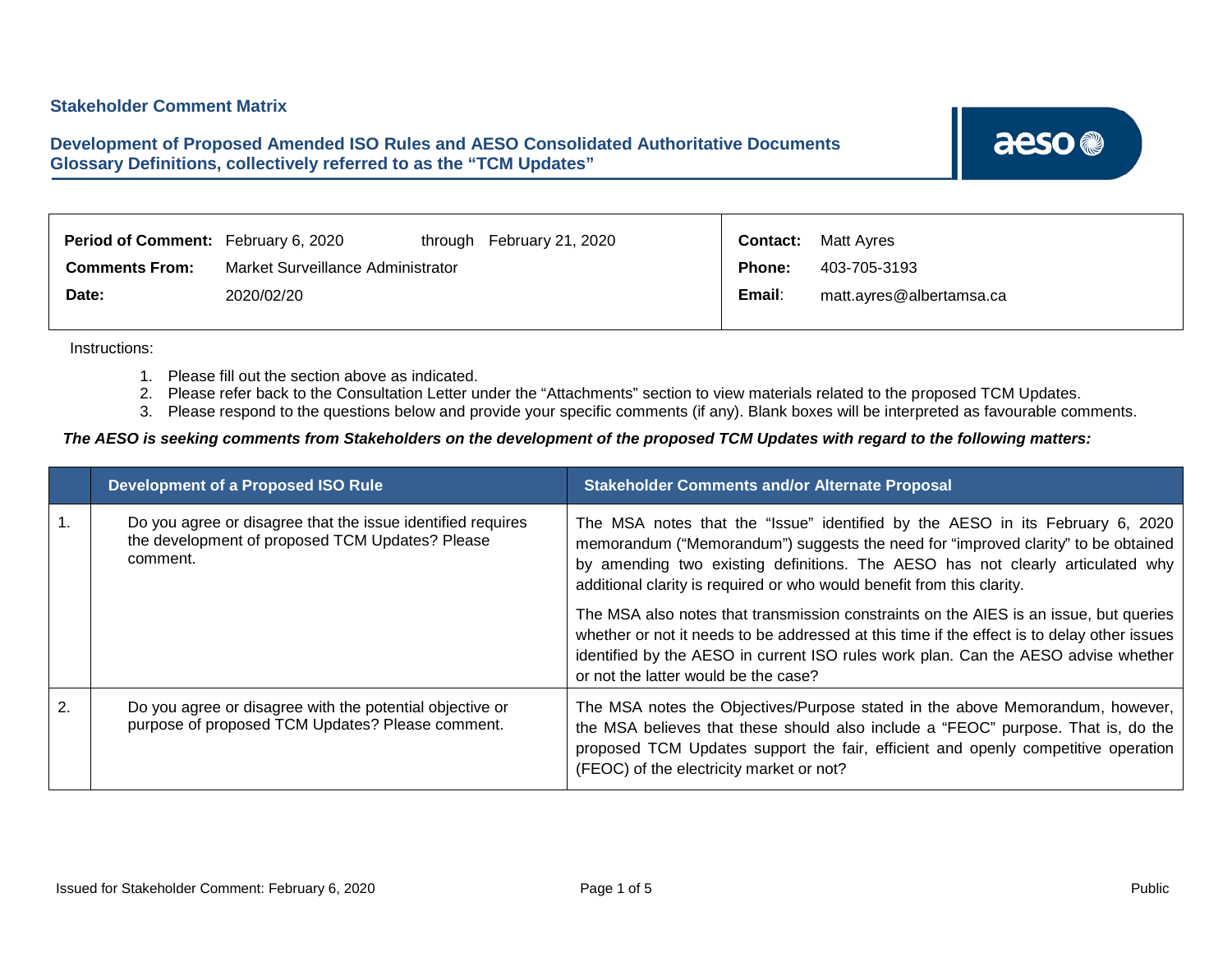### **Development of Proposed Amended ISO Rules and AESO Consolidated Authoritative Documents Glossary Definitions, collectively referred to as the "TCM Updates"**

|    | <b>Development of a Proposed ISO Rule</b>                                                                                                                         | <b>Stakeholder Comments and/or Alternate Proposal</b>                                                                                                                                                                                                                                                                                                                                                                                                                                                                                                                                                                                                                                                                                                                                                                                                                                                                                                                                                                                                                                     |
|----|-------------------------------------------------------------------------------------------------------------------------------------------------------------------|-------------------------------------------------------------------------------------------------------------------------------------------------------------------------------------------------------------------------------------------------------------------------------------------------------------------------------------------------------------------------------------------------------------------------------------------------------------------------------------------------------------------------------------------------------------------------------------------------------------------------------------------------------------------------------------------------------------------------------------------------------------------------------------------------------------------------------------------------------------------------------------------------------------------------------------------------------------------------------------------------------------------------------------------------------------------------------------------|
| 3. | Do you agree or disagree with the proposed form of<br>consultation and timelines? Please comment.                                                                 | In the event there are stakeholder comments that raise other issues arising from the<br>proposed TCM Updates, in addition to "improved clarity", the MSA assumes that the<br>AESO would be prepared to adjust its timelines to accommodate these issues. Can<br>the AESO advise if that is the case?                                                                                                                                                                                                                                                                                                                                                                                                                                                                                                                                                                                                                                                                                                                                                                                      |
| 4. | Do you intend to participate in any related consultation? OR<br>Do you agree that no consultation group is required for this<br>rule development? Please comment. | Yes, the MSA intends to participate in any related consultation. The MSA sees no<br>need for a consultation group at this time.                                                                                                                                                                                                                                                                                                                                                                                                                                                                                                                                                                                                                                                                                                                                                                                                                                                                                                                                                           |
| 5. | Do you have any additional comments?                                                                                                                              | The following are additional comments intended to articulate some of the potential<br>market and FEOC concerns the MSA feels need to be considered.<br>The AESO is proposing to make substantive amendments to the definition of a<br>$1_{\cdot}$<br>"transmission constraint" (proposed to be known as a "transmission market<br>constraint"). The AESO's rationale is that a number of ISO rules and definitions<br>would "benefit from improved clarity". The MSA believes it would be beneficial to<br>articulate what these benefits would be. Without better articulation of the benefits,<br>the MSA is concerned that:<br>• the new definition changes rather than clarifies when the rule would be used.<br>The narrower definition of "transmission market constraint" would result in an<br>under-reporting of constraints on the AIES. For example, a constraint on a radial<br>line that results in the disconnection of a generator at the end of the line from the<br>AIES would currently be considered to be a constraint whereas in the new<br>definition it would not. |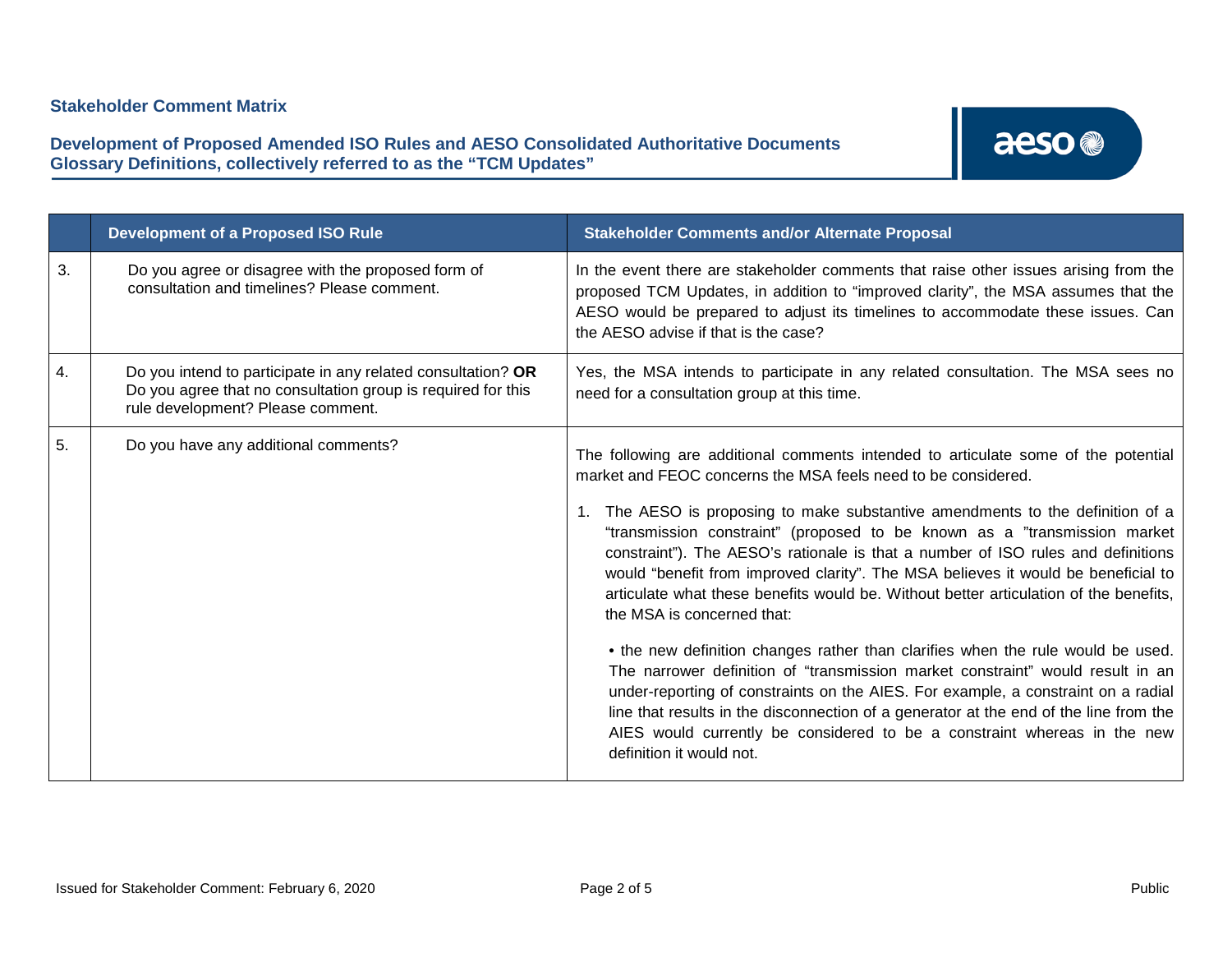| <b>Development of a Proposed ISO Rule</b> | <b>Stakeholder Comments and/or Alternate Proposal</b>                                                                                                                                                                                                                                                                                                                                                                                                                                                                                                                                                                                |
|-------------------------------------------|--------------------------------------------------------------------------------------------------------------------------------------------------------------------------------------------------------------------------------------------------------------------------------------------------------------------------------------------------------------------------------------------------------------------------------------------------------------------------------------------------------------------------------------------------------------------------------------------------------------------------------------|
|                                           | • there may be circumstances where the AESO is unable to comply with the<br>current ISO rule. If that is the case, has the AESO explored technical solutions<br>that would allow it to comply with the current rule rather than to seek a rule<br>change?<br>The AESO proposing to make substantive amendments to the definition of an<br>"acceptable operational reason". Again, there may be benefits from clarification<br>but the AESO has not articulated what those benefits are supposed to be. The<br>AESO should articulate these benefits.                                                                                 |
|                                           | The new definition of "acceptable operating reason" includes instances where a<br>transmission outage results in the disconnection of a generating unit from the<br>AIES. Under the current rules the MSA agrees there is a lack of clarity as to what<br>market participants should do if a generating unit was disconnected. In the past,<br>some market participants have reduced available capability and some have not.<br>The MSA is supportive of efforts to improve clarity and consistency as to what<br>market participants should do in these circumstances. However, the MSA has the<br>following comments and concerns: |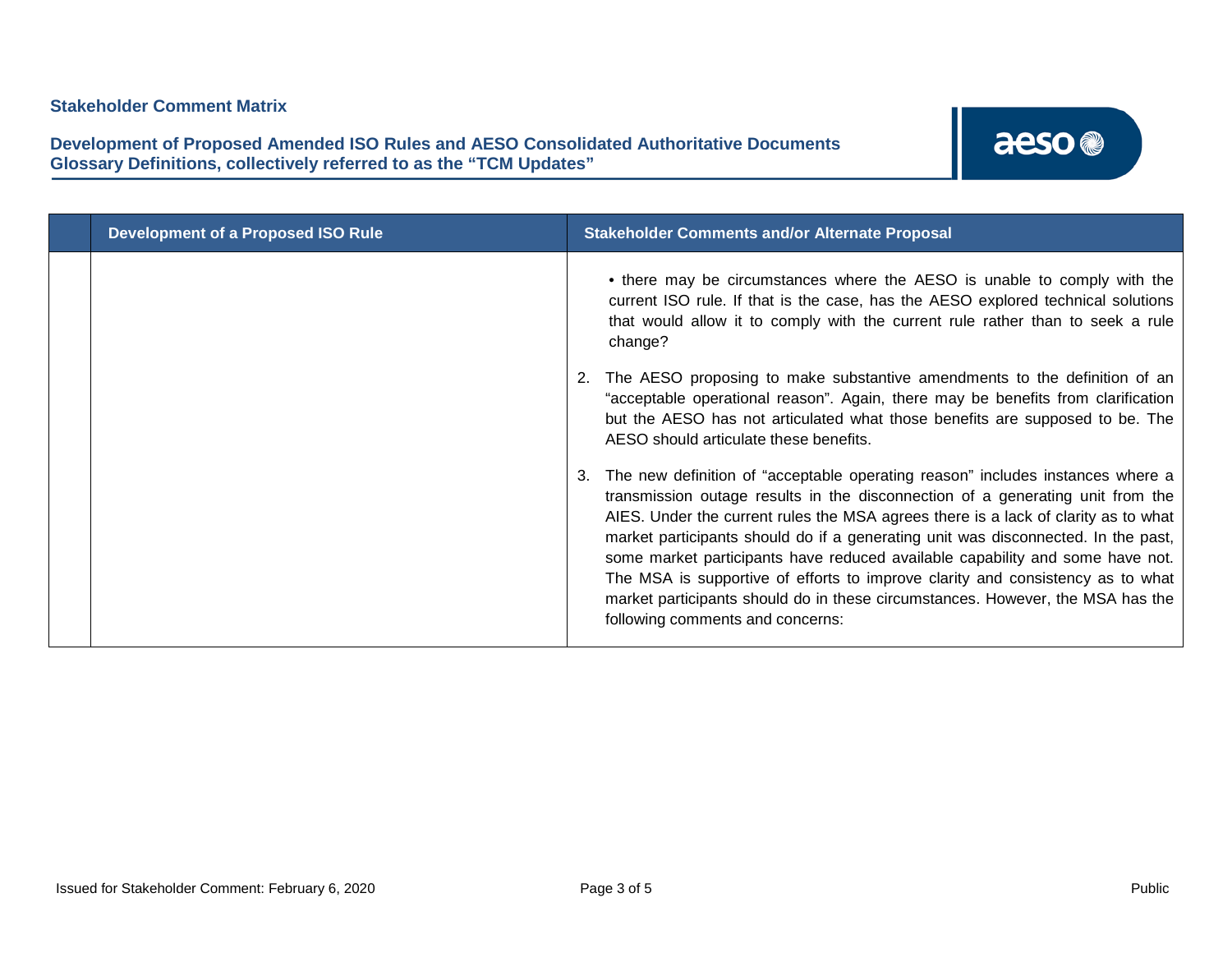**Development of Proposed Amended ISO Rules and AESO Consolidated Authoritative Documents Glossary Definitions, collectively referred to as the "TCM Updates"**

| The proposed rule change appears to create additional obligations for market<br>a)                                                                                                                                                                                                                                                                                                                                                                                                                                                                                                                                                                                                                                                                                                                                                                                                                                                                                                                                                                                                                                                                                                                                                                                                                                                                                                                                                                                                                                                                                                                                                                                                                                                                                                           |
|----------------------------------------------------------------------------------------------------------------------------------------------------------------------------------------------------------------------------------------------------------------------------------------------------------------------------------------------------------------------------------------------------------------------------------------------------------------------------------------------------------------------------------------------------------------------------------------------------------------------------------------------------------------------------------------------------------------------------------------------------------------------------------------------------------------------------------------------------------------------------------------------------------------------------------------------------------------------------------------------------------------------------------------------------------------------------------------------------------------------------------------------------------------------------------------------------------------------------------------------------------------------------------------------------------------------------------------------------------------------------------------------------------------------------------------------------------------------------------------------------------------------------------------------------------------------------------------------------------------------------------------------------------------------------------------------------------------------------------------------------------------------------------------------|
| participants who are generators. These obligations may be more efficiently<br>and appropriately placed on other market participants. Is the AESO proposing<br>that generators who are disconnected from the electric system will be required<br>to seek information about the likely duration of the transmission outage from<br>the TFO and pass this on to the AESO? Are the AESO or TFO not in a better<br>position than generators to be apprised of transmission outages and their<br>likely resolution? Further, how should generators ensure they are not left in a<br>position where they may be seen to be "misrepresenting to the electricity<br>market or to any other person the availability ofelectric energy" (see<br>subsection 2(d) of the Fair, Efficient and Open Competition Regulation)?<br>The rule change treats transmission constraints that do not result in<br>b)<br>disconnection of a generating unit differently from those that do result in a<br>disconnection. The MSA understands that under the AESO's proposal where<br>transmission constraints reduce the amount of electric energy that can flow<br>down a transmission line but the generating unit is not disconnected, the<br>market participant is not required to restate the available capability of the unit.<br>However, should the constraint result in a disconnection of a generating unit<br>the market participant would be required to report a generator outage on the<br>unit. This outage would no longer be recorded as a transmission constraint.<br>There appears to be a lack of consistency of approach between the<br>obligations to report available capability changes for transmission constraints<br>depending on the severity of the constraint. Can the AESO explain the |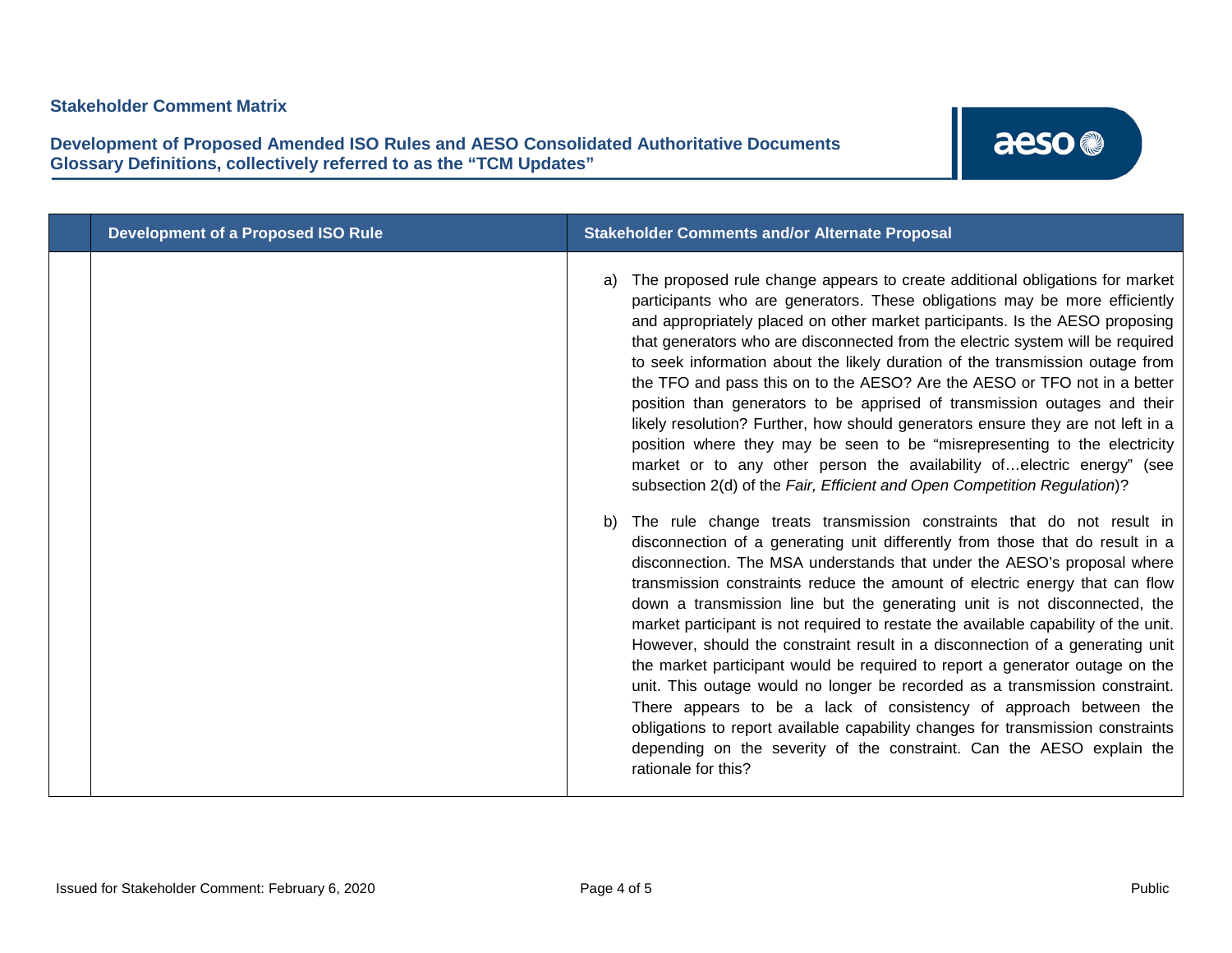| <b>Development of a Proposed ISO Rule</b> | <b>Stakeholder Comments and/or Alternate Proposal</b>                                                                                                                                                                                                                                                                                                                                                                                                                                                                                                                                                                                                                                                                                                                                                                                 |
|-------------------------------------------|---------------------------------------------------------------------------------------------------------------------------------------------------------------------------------------------------------------------------------------------------------------------------------------------------------------------------------------------------------------------------------------------------------------------------------------------------------------------------------------------------------------------------------------------------------------------------------------------------------------------------------------------------------------------------------------------------------------------------------------------------------------------------------------------------------------------------------------|
|                                           | The proposed rule change mixes transmission and generator outages which<br>impacts outage reporting. Under the proposed TCM updates certain<br>transmission outages will result in reductions of available capability at<br>generators which in turn is reflected in increased generator outages. Section<br>4(3) of the Fair, Efficient and Open Competition Regulation requires outage<br>records be made public by category including i) generating unit type; and ii)<br>transmission facility. It appears a consequence of the AESO's proposal would<br>be to reduce the granularity/transparency of generation and transmission<br>outage reporting. Does the AESO anticipate any reduction of visibility in its<br>outage reporting as a consequence of the proposed rule changes and how<br>would the AESO address the issue? |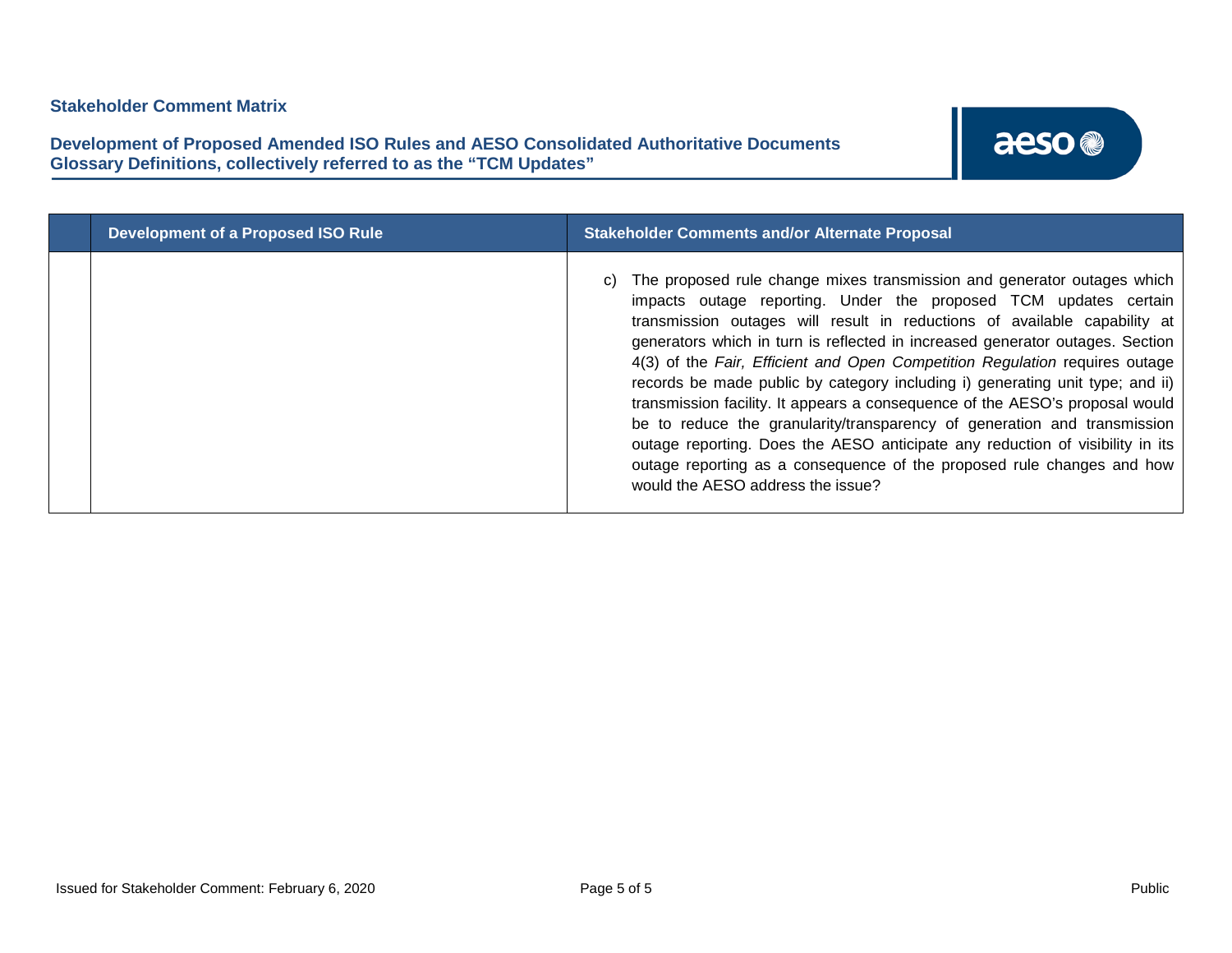### <span id="page-11-0"></span>**Development of Proposed Amended ISO Rules and AESO Consolidated Authoritative Documents Glossary Definitions, collectively referred to as the "TCM Updates"**

aeso<sup>®</sup>

| <b>Period of Comment:</b> February 6, 2020 |                    | through | February 21, 2020 | Contact:      | Horst Klinkenborg       |
|--------------------------------------------|--------------------|---------|-------------------|---------------|-------------------------|
| <b>Comments From:</b>                      | Suncor Energy Inc. |         |                   | <b>Phone:</b> | (403) 296-2938          |
| Date:                                      | 2020/02/21         |         |                   | Email:        | hklinkenborg@suncor.com |
|                                            |                    |         |                   |               |                         |

Instructions:

- 1. Please fill out the section above as indicated.
- 2. Please refer back to the Consultation Letter under the "Attachments" section to view materials related to the proposed TCM Updates.
- 3. Please respond to the questions below and provide your specific comments (if any). Blank boxes will be interpreted as favourable comments.

#### *The AESO is seeking comments from Stakeholders on the development of the proposed TCM Updates with regard to the following matters:*

**Development of a Proposed ISO Rule Stakeholder Comments and/or Alternate Proposal**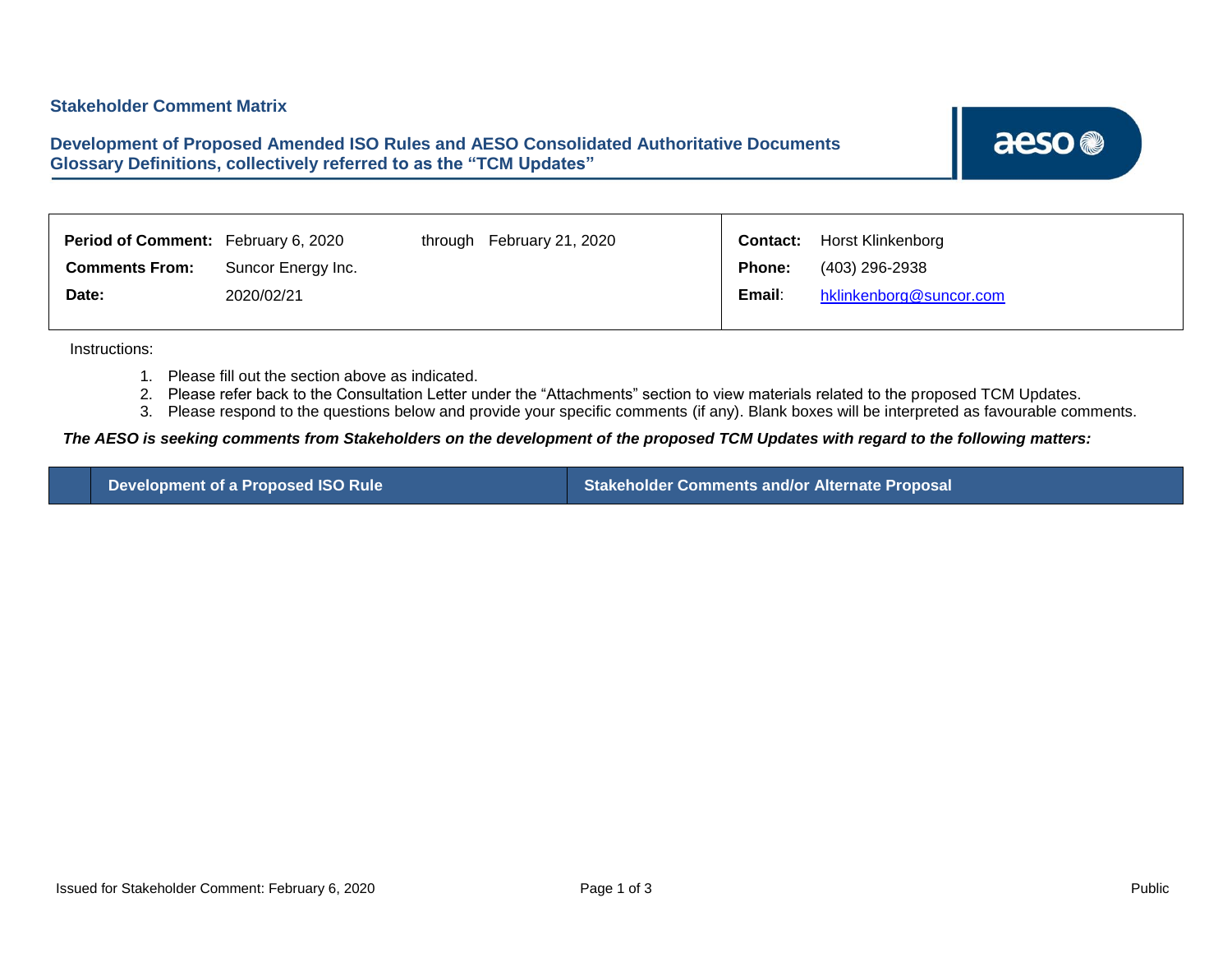| <b>Development of a Proposed ISO Rule</b>                                                                                  | <b>Stakeholder Comments and/or Alternate Proposal</b>                                                                                                                                                                                                                                                                                                                                                                                                                                           |  |
|----------------------------------------------------------------------------------------------------------------------------|-------------------------------------------------------------------------------------------------------------------------------------------------------------------------------------------------------------------------------------------------------------------------------------------------------------------------------------------------------------------------------------------------------------------------------------------------------------------------------------------------|--|
| Do you agree or disagree that the issue identified requires<br>the development of proposed TCM Updates? Please<br>comment. | Suncor submits that the issues stated by the AESO do not justify the proposed TCM<br>updates. In fact, most of the proposed updates are unrelated to these issues, which<br>results in the notice not meeting the requirements of section 4.3 of AUC Rule 017.                                                                                                                                                                                                                                  |  |
|                                                                                                                            | The proposed changes to ISO Rule 202.6 are unrelated to the issues stated<br>by the AESO.                                                                                                                                                                                                                                                                                                                                                                                                       |  |
|                                                                                                                            | The only substantive proposed changes to ISO Rule 202.7 (removal of $3(2)(c)$ )<br>and $9(2)(c)$ ) are unrelated to the issues stated by the AESO.                                                                                                                                                                                                                                                                                                                                              |  |
|                                                                                                                            | The proposed language changes in ISO Rule 302.1 do not relate to the<br>"circumstances under which the AESO follows the procedures prescribed by<br>the ISO rule."                                                                                                                                                                                                                                                                                                                              |  |
|                                                                                                                            | The proposed addition of subsection (vii) to the definition of an "acceptable"<br>operational reason" (AOR) does not "provide clarity" but instead creates an<br>entirely new and novel interpretation of circumstances that would require an<br>AOR.                                                                                                                                                                                                                                           |  |
|                                                                                                                            | In order to provide meaningful comments on the proposed rule changes, it is<br>necessary to understand the issues the AESO is trying to address. Absent this<br>information, Suncor opposes the rule changes, particularly the removal of section<br>$3(2)(c)$ and $9(2)(c)$ from ISO Rule 202.7 and the addition of subsection (vii) from the<br>AOR definition. On their face these are harmful changes that would need offsetting<br>benefits in order to potentially make them justifiable. |  |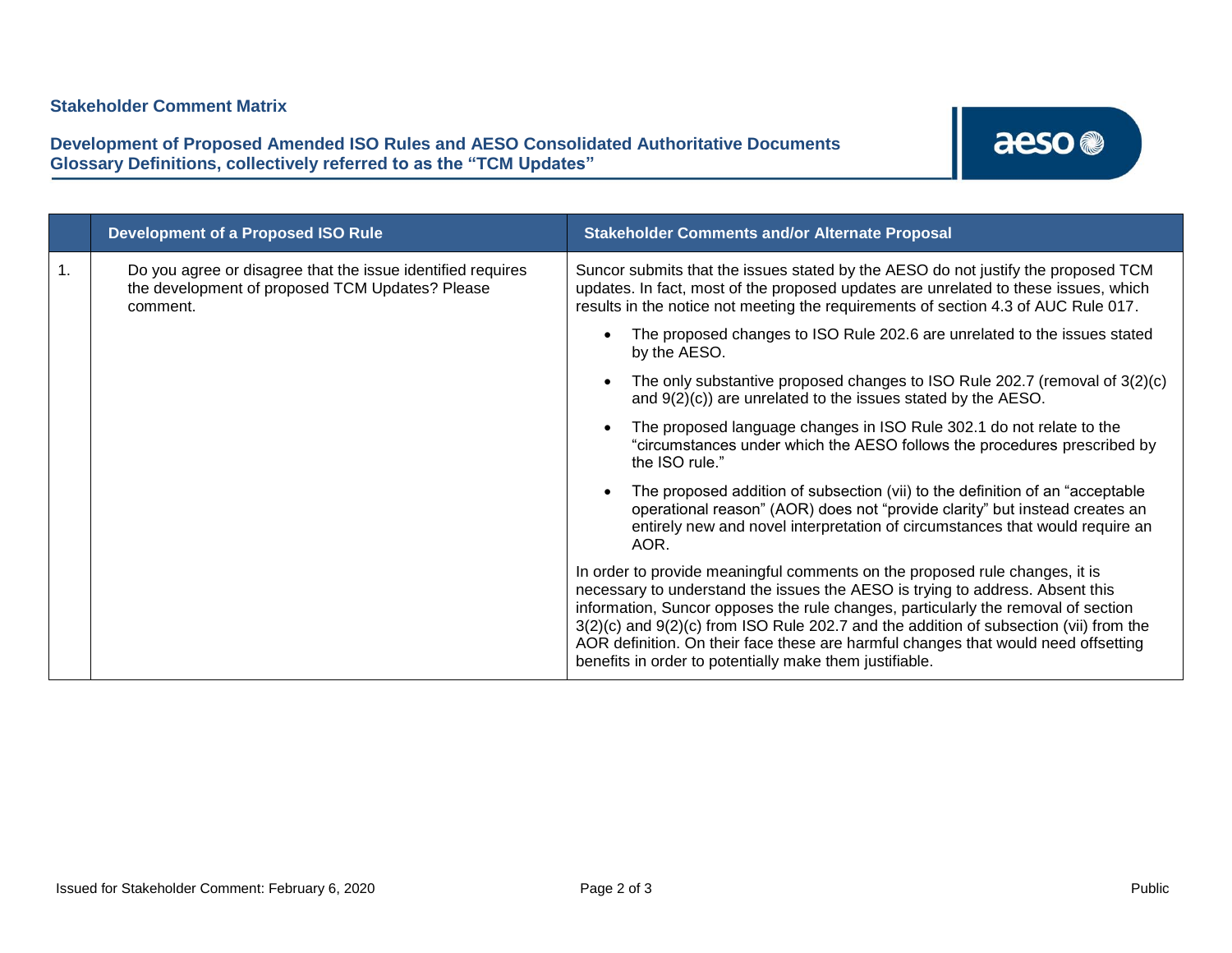|    | <b>Development of a Proposed ISO Rule</b>                                                                                                                         | <b>Stakeholder Comments and/or Alternate Proposal</b>                                                                                                                                                                                                                                                                                                                                                                                                                                                                                                                                                                                                                          |
|----|-------------------------------------------------------------------------------------------------------------------------------------------------------------------|--------------------------------------------------------------------------------------------------------------------------------------------------------------------------------------------------------------------------------------------------------------------------------------------------------------------------------------------------------------------------------------------------------------------------------------------------------------------------------------------------------------------------------------------------------------------------------------------------------------------------------------------------------------------------------|
| 2. | Do you agree or disagree with the potential objective or<br>purpose of proposed TCM Updates? Please comment.                                                      | While Suncor does not oppose the objectives per se, the objectives do not seem to<br>align with the AESO's perceived issues; further, the proposed substantive changes to<br>the rules are unrelated to the objectives.                                                                                                                                                                                                                                                                                                                                                                                                                                                        |
|    |                                                                                                                                                                   | As an example of the former, the proposed changes to ISO Rules 202.6 and 302.1<br>seem to align with objectives (a) and (d) but, as stated in response to question 1<br>above, have no discernable relationship to the AESO's perceived issues.                                                                                                                                                                                                                                                                                                                                                                                                                                |
|    |                                                                                                                                                                   | As an example of the latter, the proposed removal of sections $3(2)(c)$ and $9(2)(c)$ from<br>ISO Rule 202.7 and the proposed addition of section (vii) to the AOR definition relate<br>to none of the objectives or AESO perceived issues.                                                                                                                                                                                                                                                                                                                                                                                                                                    |
| 3. | Do you agree or disagree with the proposed form of<br>consultation and timelines? Please comment.                                                                 | Suncor disagrees both with the form of the consultation and the associated timelines.<br>This is the third time that the AESO proposed essentially the same changes to these<br>rules and definitions. On each occasion, the AESO has not adequately stated the<br>issues and objectives the proposed changes are intended to address, as required by<br>AUC Rule 017. This has been raised by stakeholders each time the AESO proposed<br>these changes. As a first step before contemplating the process or timelines, the<br>AESO is required to provide adequate notice in accordance with AUC Rule 017 and in<br>particular with subsections 4.3(a) and (b) of that rule. |
| 4. | Do you intend to participate in any related consultation? OR<br>Do you agree that no consultation group is required for this<br>rule development? Please comment. | Suncor intends to fully participate in consultation regarding the proposed rule changes<br>after it is properly initiated. Once the AESO has clearly provided the issues and<br>objectives it intends to address, Suncor can provide further details on necessary<br>consultation steps, appropriate timelines, and Suncor's anticipated involvement.                                                                                                                                                                                                                                                                                                                          |
| 5. | Do you have any additional comments?                                                                                                                              | It would be helpful if all previous material and stakeholder comments would be posted<br>on the AESO's website and in particular all stakeholder submissions from December<br>2018 and December 2019.                                                                                                                                                                                                                                                                                                                                                                                                                                                                          |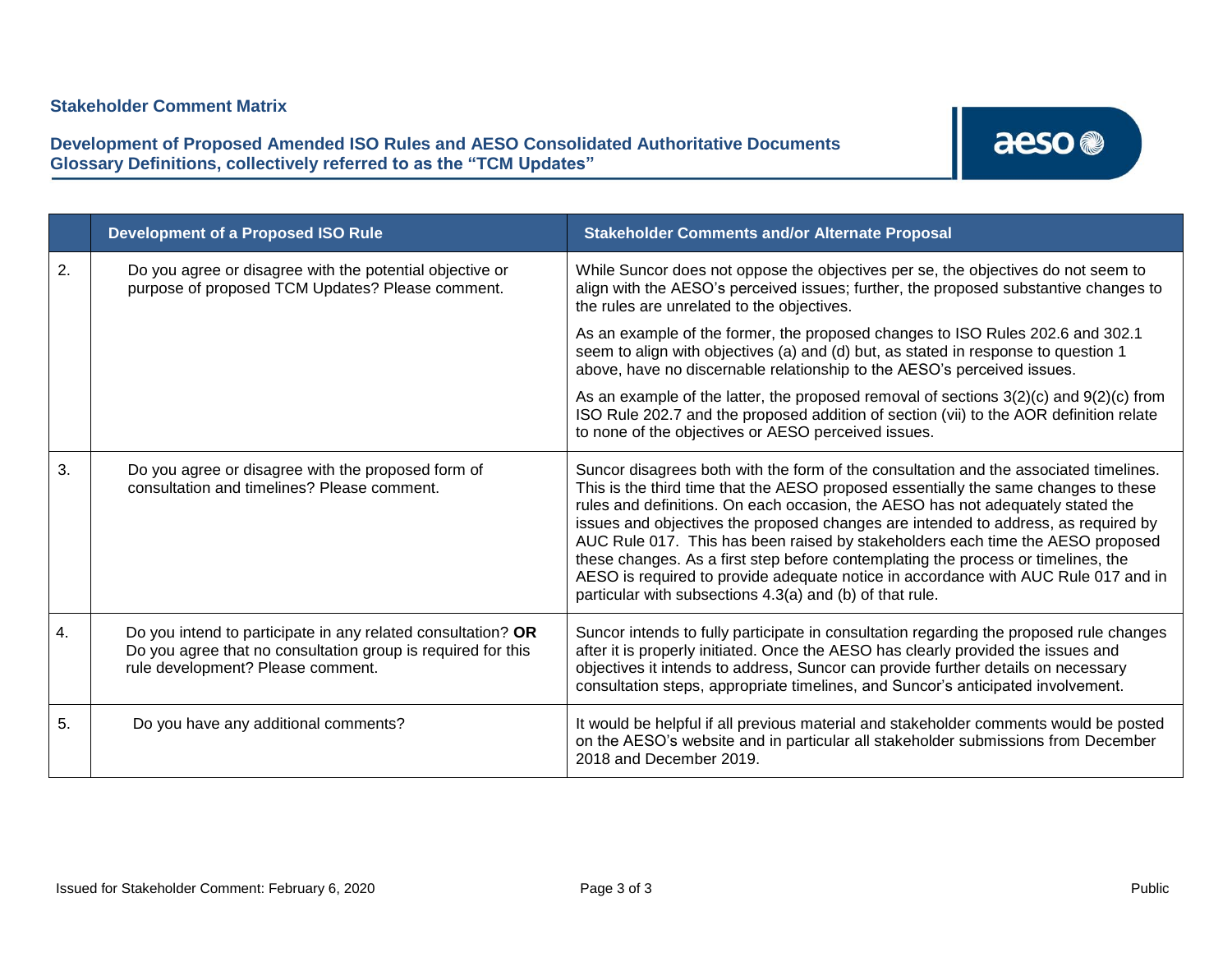### <span id="page-14-0"></span>**Development of Proposed Amended ISO Rules and AESO Consolidated Authoritative Documents Glossary Definitions, collectively referred to as the "TCM Updates"**

aeso<sup>®</sup>

| <b>Period of Comment:</b> February 6, 2020<br>through     | February 21, 2020 | Contact: | Mark Thompson               |
|-----------------------------------------------------------|-------------------|----------|-----------------------------|
| TransCanada Energy Limited (TCE)<br><b>Comments From:</b> |                   | Phone:   | 403-589-7193                |
| 2020/02/21<br>Date:                                       |                   | Email:   | markj_thompson@tcenergy.com |

Instructions:

- 1. Please fill out the section above as indicated.
- 2. Please refer back to the Consultation Letter under the "Attachments" section to view materials related to the proposed TCM Updates.
- 3. Please respond to the questions below and provide your specific comments (if any). Blank boxes will be interpreted as favourable comments.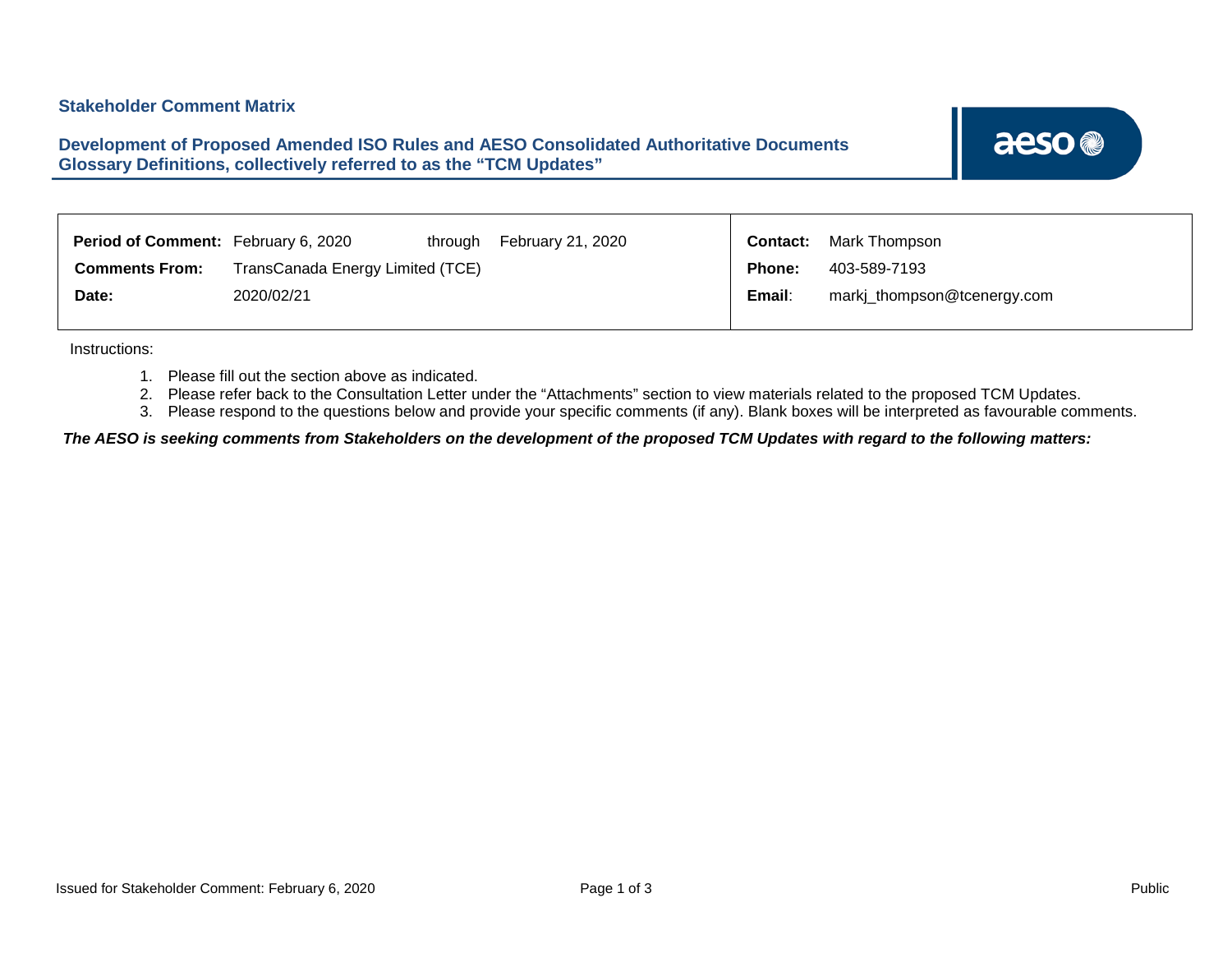**Development of Proposed Amended ISO Rules and AESO Consolidated Authoritative Documents Glossary Definitions, collectively referred to as the "TCM Updates"**

| <b>Development of a Proposed ISO Rule</b>                                                                                  | <b>Stakeholder Comments and/or Alternate Proposal</b>                                                                                                                                                                                                                                                                                                                                                                                                                                                                                                                                                                                                                                                                                                                                               |
|----------------------------------------------------------------------------------------------------------------------------|-----------------------------------------------------------------------------------------------------------------------------------------------------------------------------------------------------------------------------------------------------------------------------------------------------------------------------------------------------------------------------------------------------------------------------------------------------------------------------------------------------------------------------------------------------------------------------------------------------------------------------------------------------------------------------------------------------------------------------------------------------------------------------------------------------|
| Do you agree or disagree that the issue identified requires<br>the development of proposed TCM Updates? Please<br>comment. | TCE submits that the AESO has not adequately identified the issue with respect to the<br>proposed changes to ISO Rule Section 202.7, Markets Suspension or Limited Markets<br>Operations (Rule 202.7) and the definition of an acceptable operational reason (AOR).                                                                                                                                                                                                                                                                                                                                                                                                                                                                                                                                 |
|                                                                                                                            | The AESO states that "a number of ISO rules  would benefit from improved clarity<br>pertaining to transmission outages and distribution constraints" [emphasis added].<br>Yet, the proposed changes to Rule 202.7 include the removal of the AESO<br>requirement to provide "a reasonable estimate of the anticipated date and time of<br>termination of the state of limited market operations, and the return to ordinary course<br>markets operations". TCE submits that this proposed change does not provide<br>additional clarity and that the issue that requires this proposed change has not been<br>identified in the February 6, 2020 letter. TCE recommends that the AESO clearly<br>identify the nature of the issue that the proposed changes to Rule 202.7 are intended<br>to solve. |
|                                                                                                                            | While TCE generally supports the provision of additional clarity for defined terms, TCE<br>submits that the proposed change to the definition of an AOR is more significant than<br>simply providing clarity as it will impose process changes upon market participants.<br>TCE recommends that the AESO clearly identify the nature of the issue that the<br>proposed changes to the definition of an AOR are intended to solve.                                                                                                                                                                                                                                                                                                                                                                   |